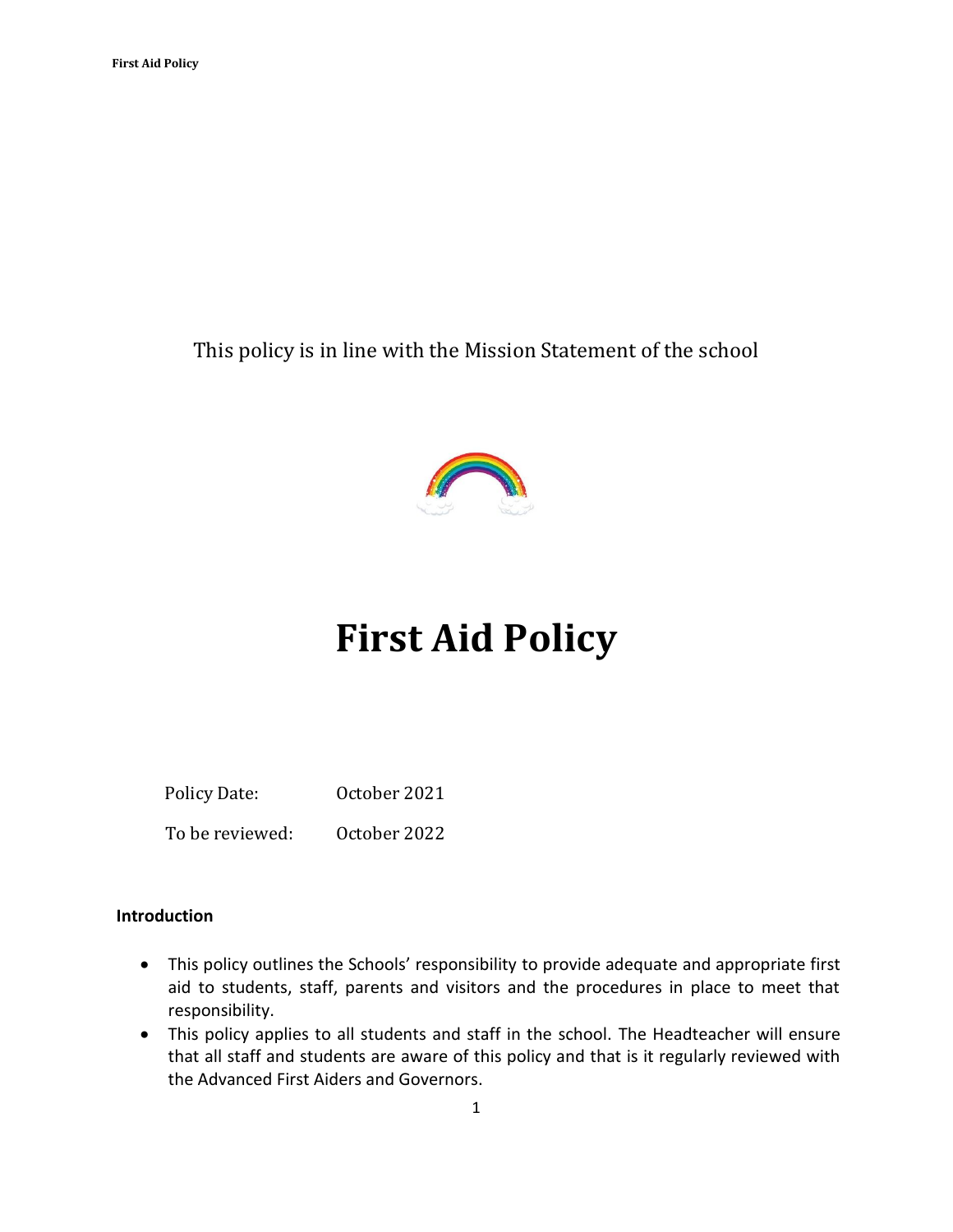• This policy is developed to ensure the safest possible environment for school staff, students and visitors to the School.

#### **Aims and Objectives**

- Provide awareness of the health and safety issues within the school.
- Ensure all staff and students are aware of the system in place which will prevent where possible potential accidents or dangers.
- Ensure there is effective First Aid cover for students, staff and visitors.

#### **Regulations.**

- To ensure that first aid provision is available at all times while people are on the school premises and also off the premises whilst on school trips or visits
- To appoint the appropriate number of suitably trained people as Appointed First Aiders to meet the needs of the school and to maintain a record of that training and review it annually
- To ensure that staff are aware of the risks involved in teaching their subject and take them into account when carrying out risk assessments and reviewing their training needs (particularly in PE, Science and DT)
- To provide relevant training, refreshed every three years, and ensure monitoring of training needs
- To provide sufficient and appropriate resources and facilities, including an appropriate number of first aid kits and a first aid room
- To provide awareness of H & S issues within the school and on school trips, to prevent where possible potential dangers or accidents
- To inform staff and parents of the School's First Aid arrangements
- To report, record and where appropriate investigate all accidents
- To keep accident records and to report to the HSE as required under the Reporting of Injuries, Diseases and Dangerous Occurrences Regulations1995 (RIDDOR)

#### **First Aid Provision**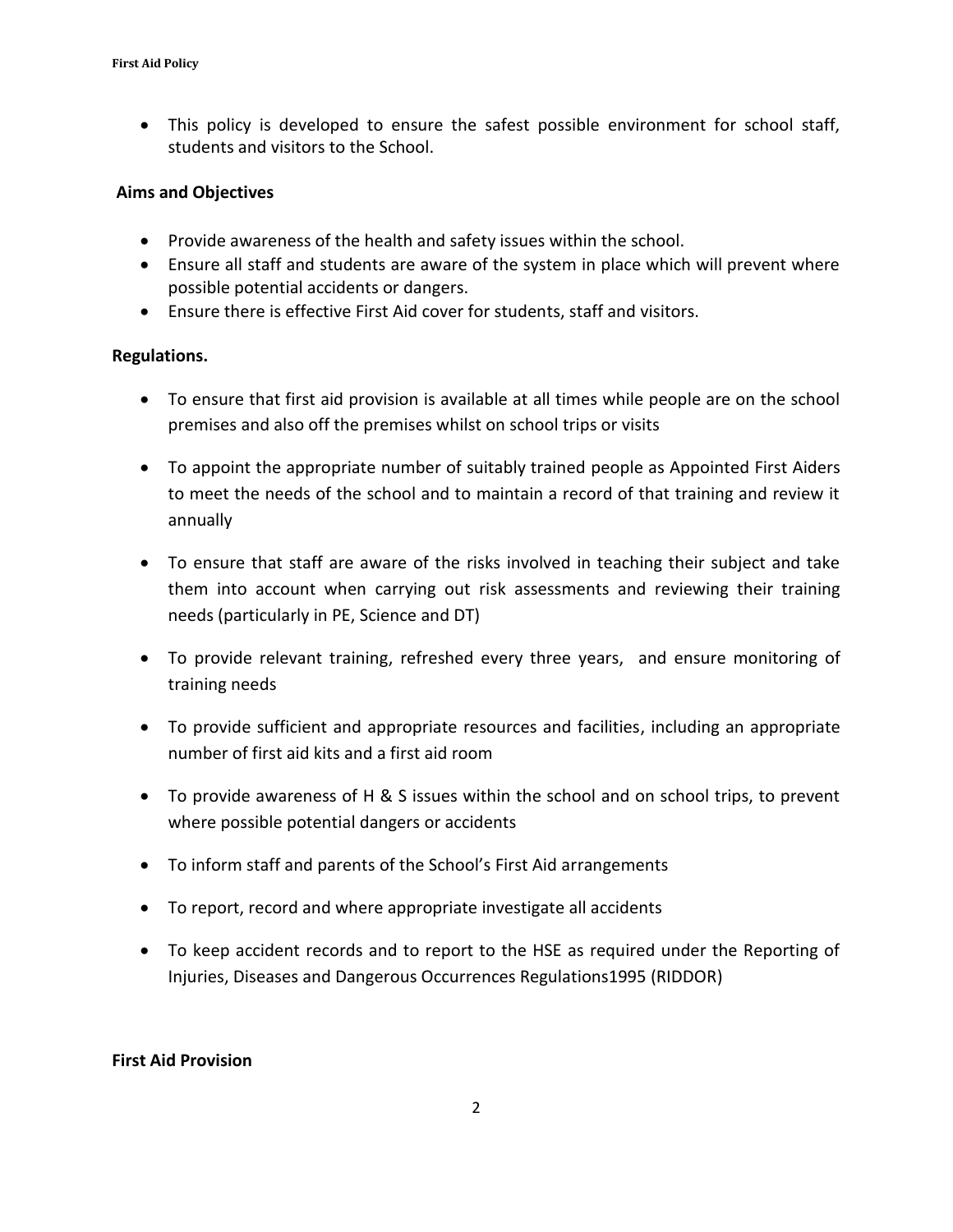First Aid Kits are available at the following destination:

• Designated First Aiders Classrooms

# It is the responsibility of the School Office along with the Advanced First Aider to check the contents of the First Aid Kits and re-stock as necessary.

Al Risalah has dedicated First Aiders known within the school. It is emphasised that First Aiders are not trained nurses.

All staff will ensure that they are familiar with the School's First Aid Policy.

# **First Aid Training**

The Manager is responsible for ensuring that there is an adequate number of qualified First Aiders or paediatric first aiders.

Names of First Aiders are displayed.

# **Students with specific health conditions**

An up-to-date list of students with specific health conditions will always be kept in the School Office in the form of a Medical Register and a Care Plan (Refer to Administration of Medication Policy)

# **Sharing of Information**

At the start of the academic year, the School Office will provide to the relevant members of staff a medical list of students who are known to her to have medical problems (to include Asthmatics, Diabetics, Epileptics and others with serious illnesses). This will be reviewed at each change of circumstances.

In addition, students identified also have a Medical Plan, which is shared with staff and is available from the School office

Any member of staff organising school trips and visits should refer to the Medical Register, Medical plan and may also request from parents/carers an update of medical conditions for those pupils taking part. Any concerns should be reported to the First Aiders and School Office.

# **Provision School Trips/Out of School Hours:**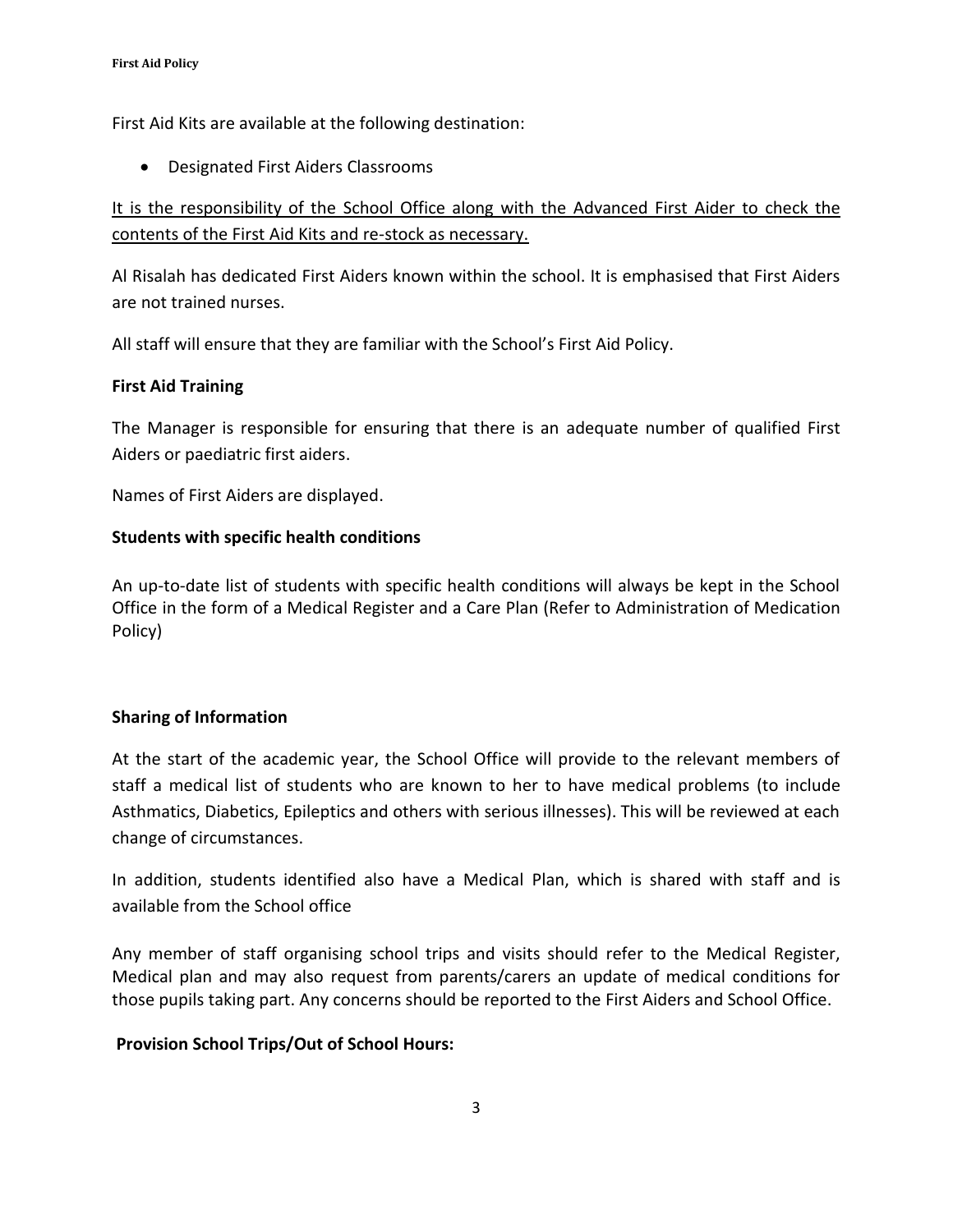School Trips/Extra Curricular Clubs:

- The Travelling First Aid Kit must be taken on all school trips.
- It is the responsibility of the trip organiser to obtain the kit from the School Office.
- Our best efforts are made to ensure a First Aider is also present on school trips, should a situation arise where they are required.
- As part of the procedure of arranging a school trip, permission letters are sent home.
- Staff need to check the Medical register and Medical Plans and communicate with student & parents regarding any medication needed.
- For extra curricular and out of hours provision, Emergency/First Aid protocol is followed as it would be in school hours.

# **Head Injuries**

Accidents involving a pupil's head can be problematic because the injury may not be evident and the effects only become noticeable after a period of time.

If the injury is minor, all head injuries should be monitored closely and a First Aid slip should be completed and given to parents. All head injuries should always be referred for hospital treatment (please follow the section for Emergency Arrangements) and parents/carers should be informed at once by telephone first, and then in writing using the Accident Book slips.

# **Reporting for Serious Injuries/Accident (RIDDOR):**

The Reporting of Injuries, Diseases and Dangerous Occurrences Regulations 1995, (RIDDOR) is a 1995 Statutory Instrument of the Parliament of the United Kingdom.

It regulates the statutory obligation to report deaths, injuries, diseases and "dangerous occurrences" that take place at work or in connection with work.

Under RIDDOR some accidents must be reported to the HSE (Health and Safety Executive) as follows:

- HSE must be notified IMMEDIATELY for fatal or major injuries by telephone (0845 300 9923) or via the website www.riddor.gov.uk giving accident details.
- HSE will send a form/report (HSE F2508) to be completed by the school, and accident details previously given over the telephone verified. This must be returned immediately.
- Other types of injuries/accidents that must be reported are listed in the RIDDOR Guidelines. These include injuries resulting from assault.

# **Emergency Arrangements**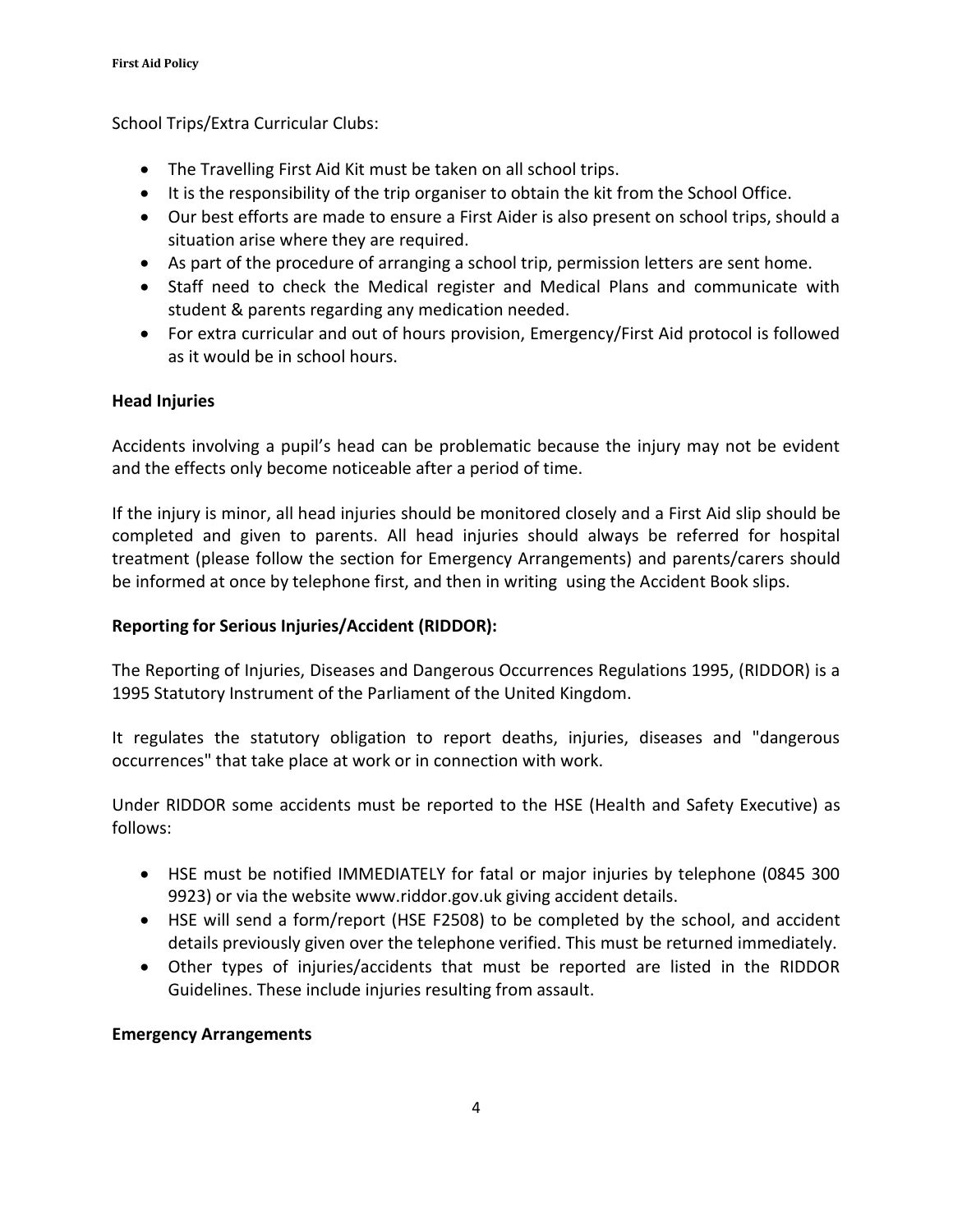Where the injury is an emergency, an ambulance will be called ,following that the parents/carers will be contacted. Where hospital treatment is required but it is not an emergency, parents/carers will be contacted and they will take over the responsibility of their child.

In the event that the parents/carers cannot be contacted, a member of staff will accompany the child to hospital and remain with them until the parents can be contacted.

#### An appointed person is to always call an ambulance on the following occasions:

- In the event of a serious injury
- In the event of a serious head injury
- In the event of a period of unconsciousness
- Whenever there is a possibility of a fracture or where this is suspected. (swelling/severe bruising to the limbs)
- When there is profuse bleeding
- When difficulty breathing/choking is observed
- Signs of an onset of an epileptic fit, such as a dazed state or trembling.
- Severe shock

# **Hygiene and infection Control**

Hands must always be washed before and after giving first aid.

Single-use disposable gloves must be worn if treatment involves blood or other body fluids.

Any soiled dressings must be put in a yellow clinical waste bag and disposed of in a clinical waste box.

Any body fluids on the floor should have absorbent granules sprinkled on to them, then swept up with the designated dustpan and brush (in medical room). This should also go in a yellow bag and disposed of in a clinical waste box. If possible areas should be cleaned up with absorbent powder specifically for body fluids.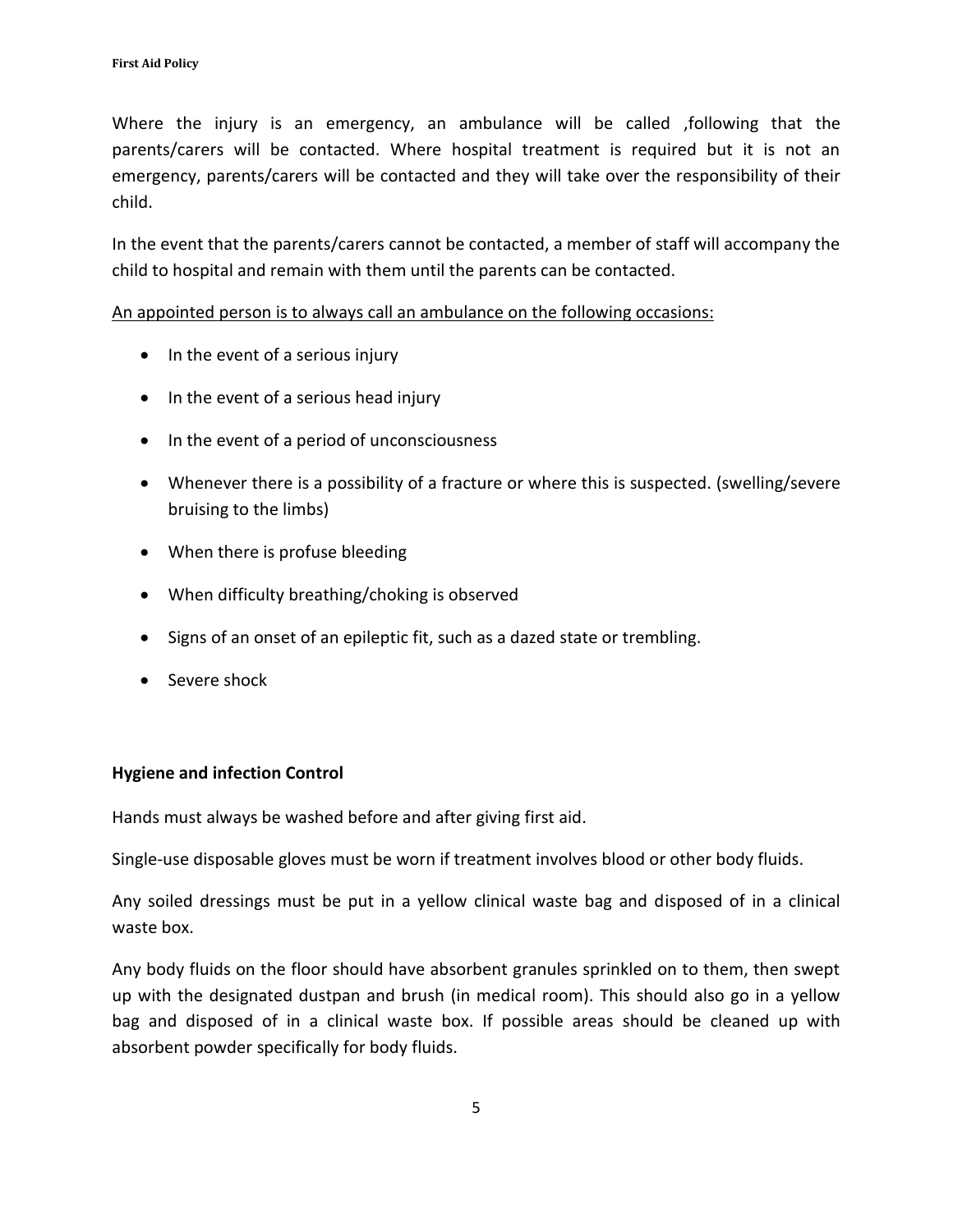Body fluid spillages on hard surfaces should be cleaned up with absorbent powder specifically for body fluids.

Exposed cuts or abrasions should always be covered.

#### **Informing Parents**

In the event of wide spread viral/bacterial infections across the school the following actions will be taken:

The school will report the situation to parents via the website, newsletters and text messages with guidance regarding avoidance, recognition, treatment and guidance on school attendance.

The guidance materials will also be used to communicate the information to students, as well as displaying posters around the school site.

# **Incident Reporting**

All incidents, injuries, head injuries, ailments and treatments are recorded within the First Aid book in the school office.

All parents will be contacted if the child has a head injury and advised they should visit a GP or a hospital. Obviously if the school has any serious concerns then an ambulance will be called.

One of the First Aiders will contact the parents/carers if they have any concerns about the injury, or needs to send a child home through illness.

Any significant injury needs to be logged in the First Aid book. This needs to be completed by the person administering first aid and by the person who has had the accident. There is a 7-year retention period for these documents.

All slips sent to the parents will include the following:

- Date
- Description of accident
- Time and place
- Details of incident
- What remedial actions the First Aiders took
- Suggestions for Parents to consider

# **Staff with specific Medical Conditions**